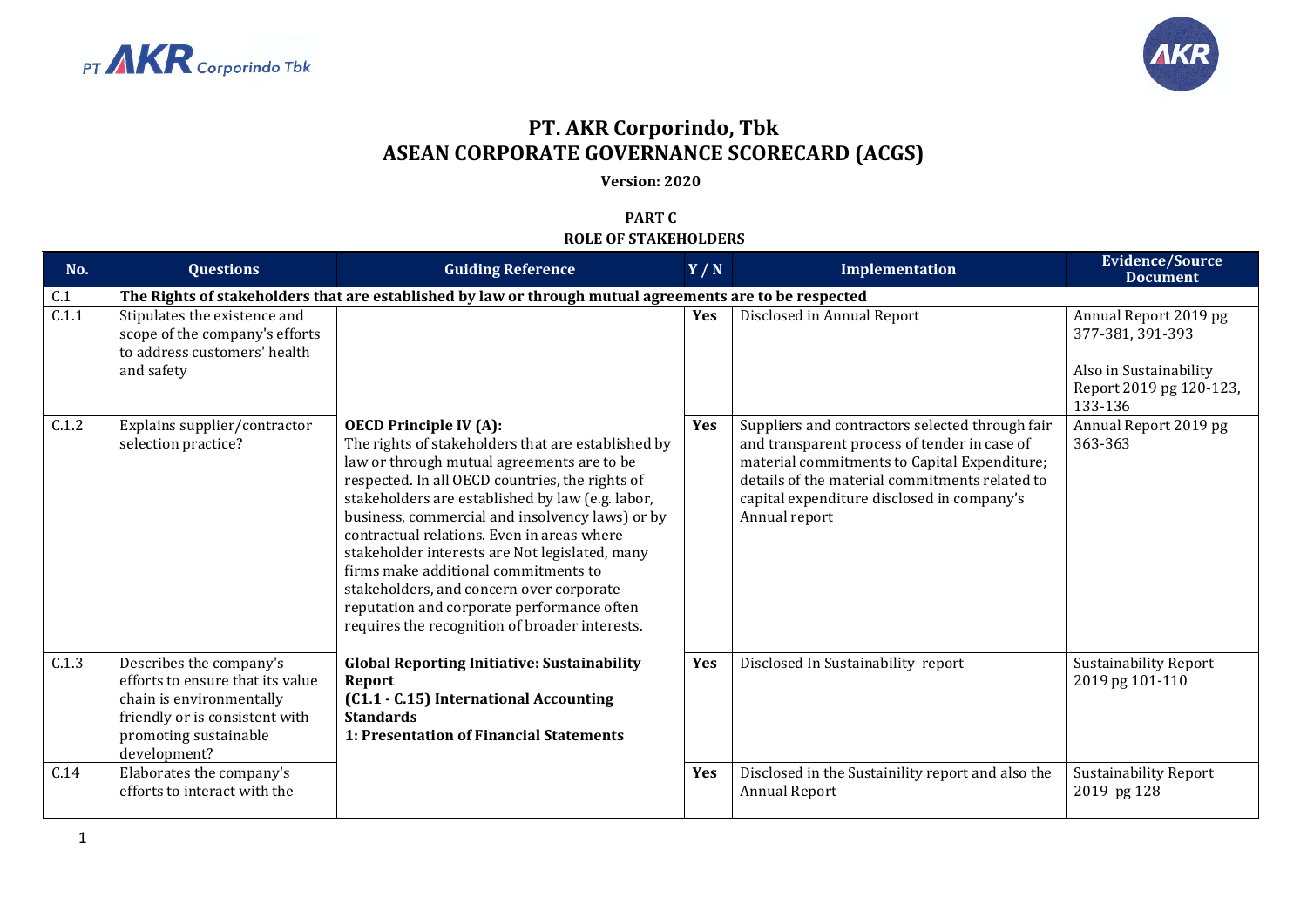



|       | communities in which they<br>operate?                                  |                                                                                                             |            |                                                                                                                                                                                                                                                                                                                                                                                                                                                                                                                                                                                           |                                                                                                                                        |
|-------|------------------------------------------------------------------------|-------------------------------------------------------------------------------------------------------------|------------|-------------------------------------------------------------------------------------------------------------------------------------------------------------------------------------------------------------------------------------------------------------------------------------------------------------------------------------------------------------------------------------------------------------------------------------------------------------------------------------------------------------------------------------------------------------------------------------------|----------------------------------------------------------------------------------------------------------------------------------------|
| No.   | <b>Questions</b>                                                       | <b>Guiding Reference</b>                                                                                    | Y/N        | Implementation                                                                                                                                                                                                                                                                                                                                                                                                                                                                                                                                                                            | <b>Evidence/Source</b><br><b>Document</b>                                                                                              |
| C.15  | Describe the company's anti-<br>corruption programs and<br>procedures? |                                                                                                             | Yes        | Disclosed in Annual Report; Integrity pact<br>signed by each employee at the time of joining<br>and again reinforced through the Company's<br>vision and training program                                                                                                                                                                                                                                                                                                                                                                                                                 | <b>Sustainability Report</b><br>2019 pg 96                                                                                             |
| C.16  | Describes how creditors' rights<br>are safeguarded?                    |                                                                                                             | <b>Yes</b> | Creditors rights are safeguarded through every<br>loan agreement that was created by<br>considering both parties interests                                                                                                                                                                                                                                                                                                                                                                                                                                                                | Every loans and its<br>creditors are mentioned<br>in consolidated<br>statements as of 31<br>December 2019 (Annual<br>Report pg 484-492 |
|       |                                                                        | Does the company disclose the activities that it has undertaken to implemented the above mentioned policies |            |                                                                                                                                                                                                                                                                                                                                                                                                                                                                                                                                                                                           |                                                                                                                                        |
| C.1.7 | Customer health and safety                                             |                                                                                                             | <b>Yes</b> | As part of its product liability, the Company has<br>established and provides a Vendor Managed<br>Inventory (VMI) to serve the customers more<br>efficiently, especially in non-subsidized fuel and<br>basic chemical business distribution. Moreover,<br>for the interests of the customers and other<br>stakeholders, the Company and its subsidiaries<br>have provided a feedback mechanism to send<br>out complaints or queries on the Company's<br>products and services through its website:<br>www.akr.co.id and through the phone number<br>printed on each truck of the Company. | <b>Stated on Sustainability</b><br>Report 2019 pg. 133-136                                                                             |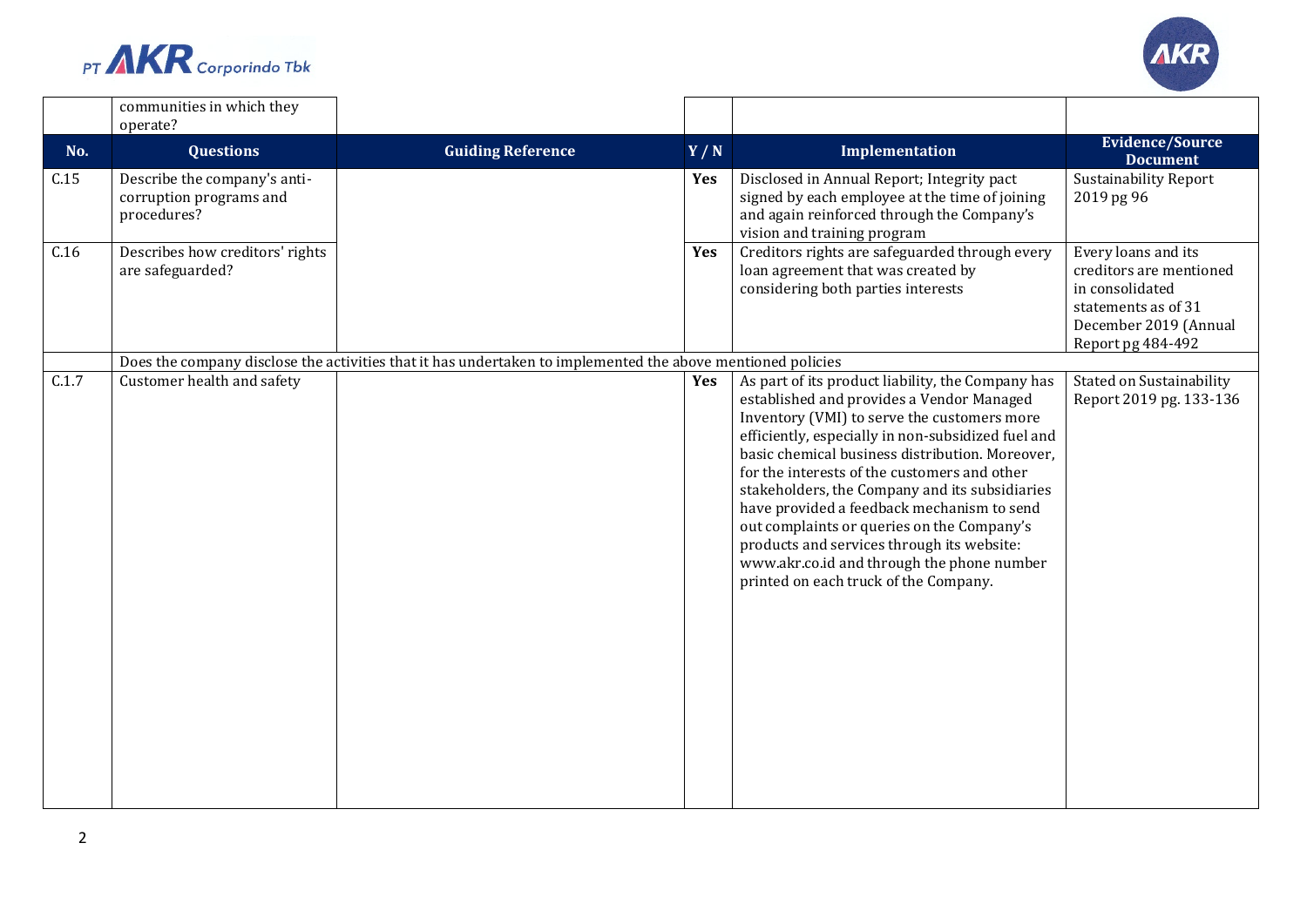



| No.    | <b>Questions</b>                              | <b>Guiding Reference</b>                                                 | Y/N | Implementation                                                                                                                                                                                                                                                                                                                                                                                                                                                                                                                                                                             | <b>Evidence/Source</b><br><b>Document</b>                                                      |
|--------|-----------------------------------------------|--------------------------------------------------------------------------|-----|--------------------------------------------------------------------------------------------------------------------------------------------------------------------------------------------------------------------------------------------------------------------------------------------------------------------------------------------------------------------------------------------------------------------------------------------------------------------------------------------------------------------------------------------------------------------------------------------|------------------------------------------------------------------------------------------------|
| C.1.8  | Supplier/Contractor selection<br>and criteria | <b>OECD Principle IV (A) &amp; Global Reporting</b><br><b>Initiative</b> | Yes | Approximately 74% of the Company's<br>consolidated sales and revenue is derived from<br>petroleum distribution. With the limited local<br>suppliers of fuel and Indonesia's current<br>condition as a net oil importer, this business is<br>highly dependent on suppliers from outside of<br>Indonesia through imports. However, the<br>Company still prioritizes local suppliers for<br>other business segments to bring a positive<br>contribution to and added value for Indonesia's<br>economy                                                                                         | <b>Stated on Annual Report</b><br>2019 pg. 362                                                 |
| C.1.9  | Environmentally-friendly<br>value chain       |                                                                          | Yes | The Company continues to anticipate the risks<br>and consequences possibilities that may arise<br>during their day to-day operational activities.<br>To that end, the Company established an Audit<br>Committee and an Internal Audit Unit. In<br>addition, the Company has also adopted several<br>external initiatives, among others, ISO 13000,<br>OHSAS and a number of other certifications.<br>Meanwhile, for a healthy and environmentally-<br>friendly and safe working environment, the<br>Company has established a Department of<br>Safety, Health and Environment (K3L / SHE). | Stated on Sustainability<br>Report 2019 pg. 120                                                |
| C.1.10 | Interaction with the<br>communities           |                                                                          | Yes | Through various CSR activities such as;<br>donation of garbage motorcycle, mobile<br>therapy car service for children with the<br>autistic spectrum, Blood Donors, Polyclinic<br>Help AKR, and Scholarship                                                                                                                                                                                                                                                                                                                                                                                 | The activities are<br>mentioned on<br><b>Sustainability Report</b><br>2019 pg. 128             |
| C.1.11 | Anti-corruption programs and<br>procedures    |                                                                          | Yes | To prevent corruption, collusion and nepotism,<br>the Company has produced an Integrity Pact<br>which must be signed by every person in PT<br>AKR Tbk. The Integrity Pact is a means for the<br>Company to train all employees to stay away<br>from corruption.                                                                                                                                                                                                                                                                                                                            | It is announced in website<br>and emphasized on<br><b>Sustainability Report</b><br>2019 pg. 96 |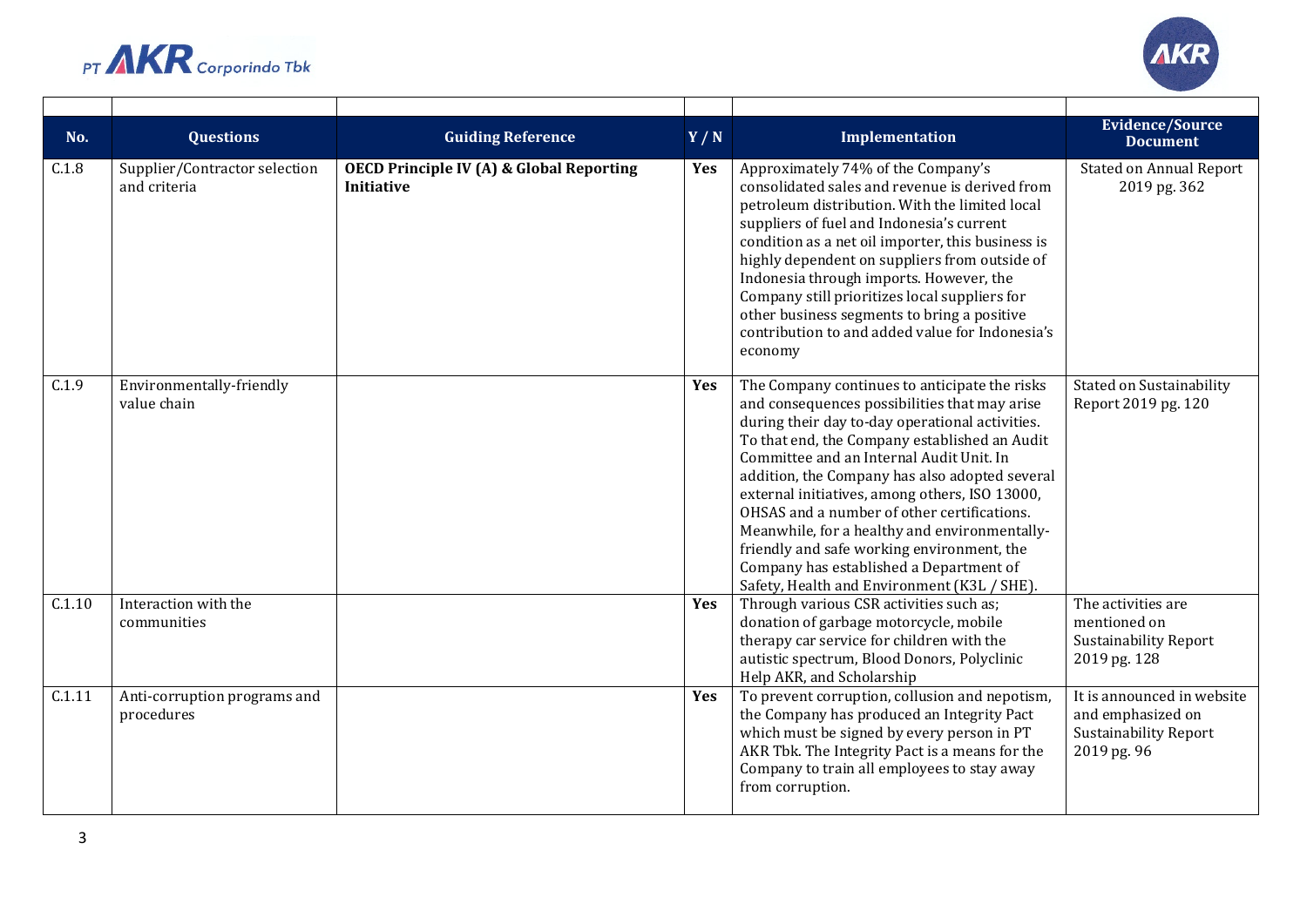



| No.    | <b>Questions</b>                                                                                                                                                                                                                                                          | <b>Guiding Reference</b>                                                                                                                                                                                                                                                                                                                                                              | Y/N        | Implementation                                                                                                             |          | <b>Evidence/Source</b><br><b>Document</b>                                                                                               |
|--------|---------------------------------------------------------------------------------------------------------------------------------------------------------------------------------------------------------------------------------------------------------------------------|---------------------------------------------------------------------------------------------------------------------------------------------------------------------------------------------------------------------------------------------------------------------------------------------------------------------------------------------------------------------------------------|------------|----------------------------------------------------------------------------------------------------------------------------|----------|-----------------------------------------------------------------------------------------------------------------------------------------|
| C.1.12 | Creditors' rights                                                                                                                                                                                                                                                         |                                                                                                                                                                                                                                                                                                                                                                                       | <b>Yes</b> | Creditors rights are safeguarded through every<br>loan agreement that was created by<br>considering both parties interests |          | Every loans and its<br>creditors are mentioned<br>in consolidated<br>statements as of 31<br>December 2019 (Annual<br>Report pg 484-492) |
| C.1.13 | Does the company have a<br>separate corporate<br>responsibility (CR)<br>report/section or<br>sustainability report/section                                                                                                                                                | $\overline{OECD}$ Principle V (A):<br>Disclosure should include, but Not be limited to,<br>material information on:<br>(7) Issues regarding employees and other<br>stakeholders.<br>Companies are encouraged to provide<br>information on key issues relevant to employees<br>and other stakeholders that may materially affect<br>the long term sustainability of the company        | Yes        | CSR programs disclosed in the CSR section of<br>the annual report and also in the Sustainability<br>report                 |          | The activities are<br>mentioned on<br><b>Sustainability Report</b><br>2018 pg. 128-133                                                  |
| No.    | <b>Questions</b>                                                                                                                                                                                                                                                          | <b>Guiding Reference</b>                                                                                                                                                                                                                                                                                                                                                              | Y/N        | <b>Implementation</b>                                                                                                      |          | <b>Evidence/Source Document</b>                                                                                                         |
| C.2    |                                                                                                                                                                                                                                                                           | Where stakeholder interests are protected by law, stakeholders should have the opportunity to obtain effective redress for violation of their rights                                                                                                                                                                                                                                  |            |                                                                                                                            |          |                                                                                                                                         |
| C.2.1  | Does the company provide<br>contact details via the<br>company's website or Annual<br>Report which stakeholders<br>(e.g. customers, suppliers,<br>general public etc.) can use to<br>voice their concerns and/or<br>complaints for possible<br>violation of their rights? | <b>OECD Principle IV (B):</b><br>Where stakeholder interests are protected by<br>law, stakeholders should have the opportunity<br>to obtain effective redress for violation of their<br>rights.<br>The governance framework and processes<br>should be transparent and Not impede the<br>ability of stakeholders to communicate and to<br>obtain redress for the violation of rights. | <b>Yes</b> | Provided in website and Annual Report                                                                                      | contacts | Annual Report 2019 pg. 286<br>Also in the website:<br>https://www.akr.co.id/ir-                                                         |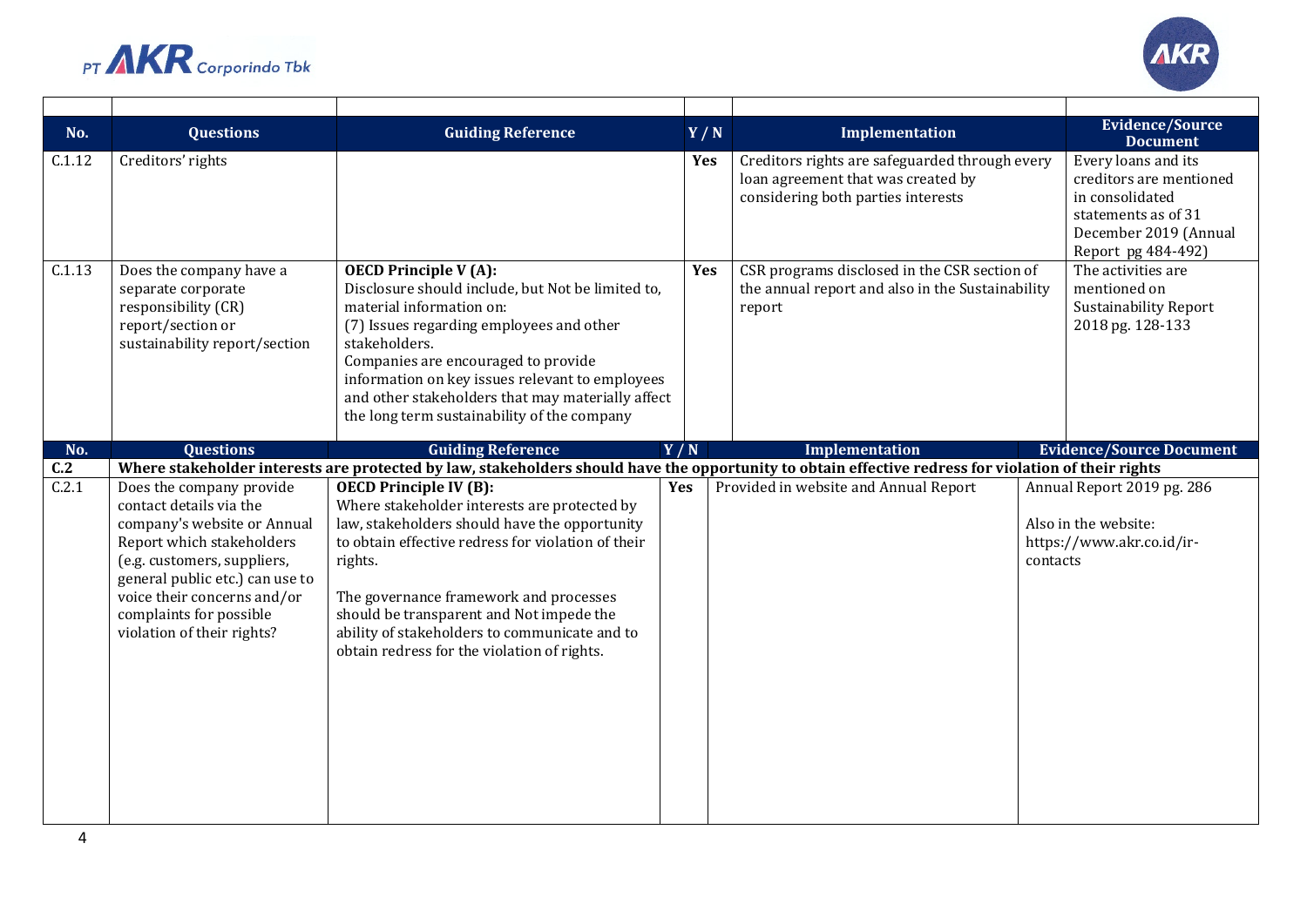



| No.   | <b>Questions</b>                                                                                                                                         | <b>Guiding Reference</b>                                                                                                                                                                                                                                                                                                                                                                    | Y/N | Implementation                                                                                                                    | <b>Evidence/Source Document</b> |  |
|-------|----------------------------------------------------------------------------------------------------------------------------------------------------------|---------------------------------------------------------------------------------------------------------------------------------------------------------------------------------------------------------------------------------------------------------------------------------------------------------------------------------------------------------------------------------------------|-----|-----------------------------------------------------------------------------------------------------------------------------------|---------------------------------|--|
| C.3   | Performance-enhancing mechanisms for employee participation should be permitted to develop.                                                              |                                                                                                                                                                                                                                                                                                                                                                                             |     |                                                                                                                                   |                                 |  |
| C.3.1 | Does the company explicitly<br>disclose the health, safety,<br>and welfare policy for its<br>employees?                                                  | <b>OECD Principle IV (C):</b><br>Performance-enhancing mechanisms for<br>employee participation should be permitted<br>to develop. In the context of corporate                                                                                                                                                                                                                              |     |                                                                                                                                   | Annual Report 2019 pg 373       |  |
| C.3.2 | Does the company publish<br>relevant information relating<br>to health, safety and welfare<br>of its employees?                                          | governance, performance enhancing<br>mechanisms for participation may benefit<br>companies directly as well as indirectly<br>through the readiness by employees to invest                                                                                                                                                                                                                   | Yes | Provided in Annual report including full<br>list of training imparted and welfare<br>measures including Heart and Mind<br>program | Annual Report 2019 pg 166       |  |
| C.3.3 | Does the company have<br>training and development<br>programs for its employees?                                                                         | in firm specific skills.<br>Firm specific skills are those                                                                                                                                                                                                                                                                                                                                  |     |                                                                                                                                   |                                 |  |
| C.3.4 | Does the company publish<br>relevant information on<br>training and development<br>programs for its employees                                            | skills/competencies that are related to<br>production technology and/or organizational<br>aspects that are unique to a firm.                                                                                                                                                                                                                                                                |     |                                                                                                                                   |                                 |  |
| C.3.5 | Does the company have a<br>reward/compensation policy<br>that accounts for the<br>performance of the company<br>beyond short-term financial<br>measures? | Examples of mechanisms for employee<br>participation include: employee<br>representation on boards; and governance<br>processes such as works councils that<br>consider employee viewpoints in certain key<br>decisions. With respect to performance<br>enhancing mechanisms, employee stock<br>ownership plans or other profit sharing<br>mechanisms are to be found in many<br>countries. | Yes | The company has implemented share<br>option program to motivate, retain and<br>reward employees for medium to long<br>term        | Annual Report 2019 pg 291; 375  |  |